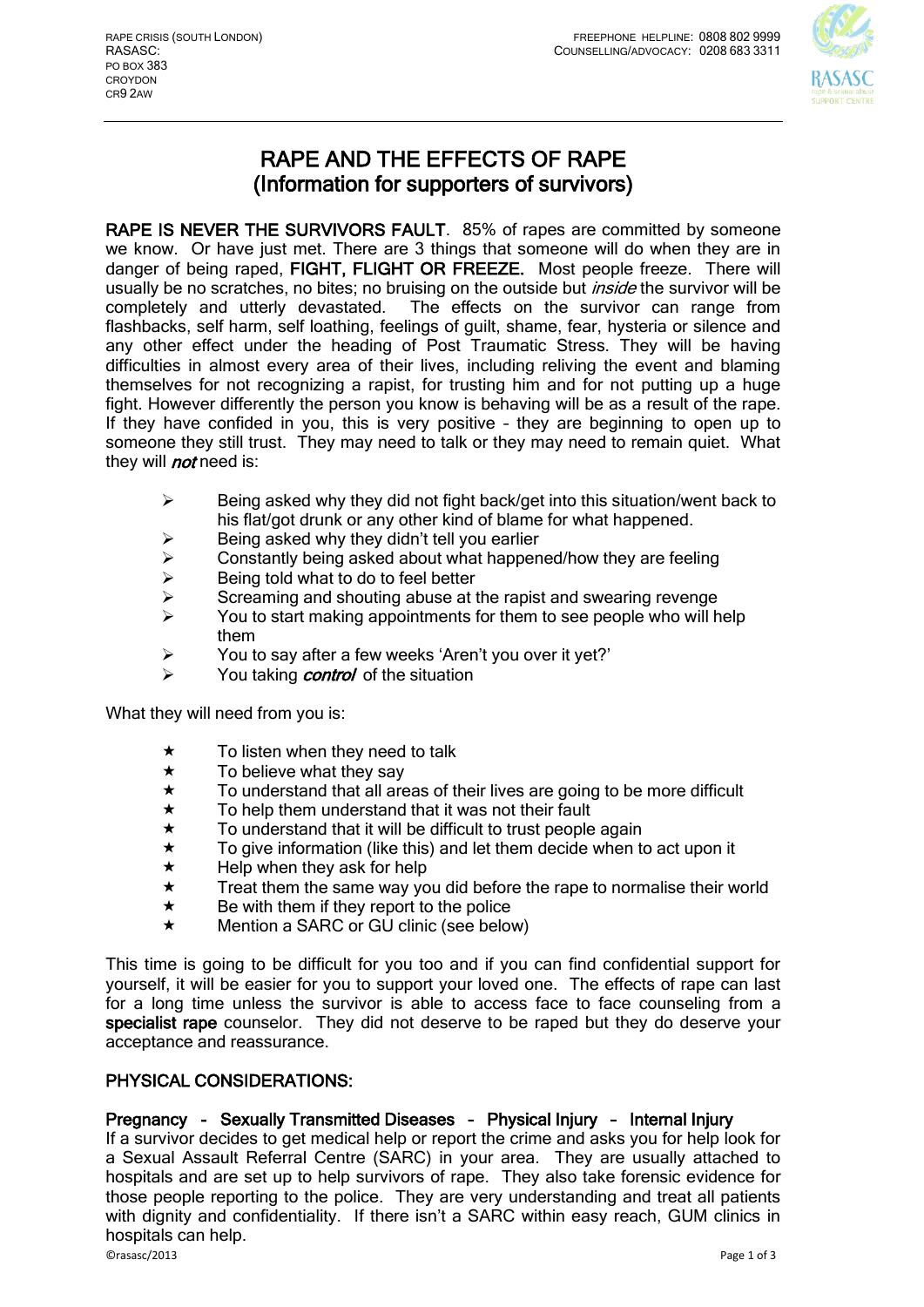

## REPORTING TO THE POLICE

A telephone call to the local station is better than just turning up. Ask them if they will come out to speak to the survivor. If not, make an appointment with an officer, ask for a female if the survivor would prefer, who is experienced in sexual assaults. The first thing the police will do is arrange for the survivor to have a forensic examination (if the assault was not too long ago) and they will take an initial statement so that they can begin to investigate the case. If the survivor is considering this action we have a Legal Handout which will explain the process.

### Words from a female Survivor of Rape:

'I have learnt to fear the male species. Is every male capable of such a heinous crime? The rape itself may be seen as an attack on the vaginal area but it has impacted on my inner being as any violent crime would. When you rape a person you are raping their mind and soul not just their body.

Silence is the main reason that rape is allowed to keep continuing and affecting generations of women. The silence doesn't stop if you report the rape. Everyone is stunned, confused, and unsure of what to say and do but ultimately they see silence as a healing mechanism. The less you talk about it the more likely, they think, you are to forget the rape and lead a 'normal life'. This is done out of care but is not helpful to the survivor.

Silence eats away at you and silence turns the rape into your dirty little secret. Not very helpful when you are trying desperately to hold onto normality and feel like you're the same as anyone else. Maybe this is a mistake that we the survivor makes. We will never be 'normal' again, the fear and unease will always be there but our inner strength is so immense because we are surviving and not allowing ourselves to become more of a survivor than we already are. In a way silence becomes a habit and silence becomes safe.

One significant mistake that people make is that they think rape is just sex when a woman does not want it or a bit of 'rough sex'. The fact is that rape is not about men losing control and needing sex, it is about men being very much in control, exercising complete power and dominance over someone else in the worst, most degrading way possible.

Rape causes the woman humiliation and takes away her dignity. The lack of power as someone takes over your body against your wishes and reduces you to a sexual recepticle – whilst enjoying it - can never truly be described. Rape impacts on the survivor's memory and identity. It destroys a survivors basic belief and trust in other human beings and becomes very hard to rebuild. After the rape you as a person no longer exisits. You feel like a wooden shell that it deadened to the pain and it is living like this that reminds you of what you have lost and what you have become.

We become ashamed of the rape and its memories because we realise that it makes other people embarrassed and uncomfortable. We all recognise that rape is a terrible act and it takes a vile person to commit such a crime. Why then is it the survivor who is ashamed? Surely it should be the rapist who is ashamed but it seems that during the rape the shame is transferred to the survivor and thus causes silence.

One incredible burden on a survivor is the 'telling' of her story. You feel guilty for inflicting your pain and inability to cope on to others. In telling the people you're close to about the event, even if it isn't in any detail, you know that it will upset them and you run the risk of rejection. Silence, appearance of judgement or discomfort about my experience can feel like a major rejection to me. This results in the survivor feeling she has to forget her nightmare and this is like swallowing a time bomb. Any day you will explode and this is inevitable but we still do it. The worst thing is that talking helps us to heal yet no one wants to hear. How can anyone who hasn't experienced rape understand how you feel? The truth is they can't but they can still support you and listen. Being able to talk and be heard is a great healer. Bat they don't know what to say for the best, they are frightened of hurting you and hearing your pain. What can you possibly say to help? There is nothing you can say but just your presence and willingness to hear what we have to say is enough'.